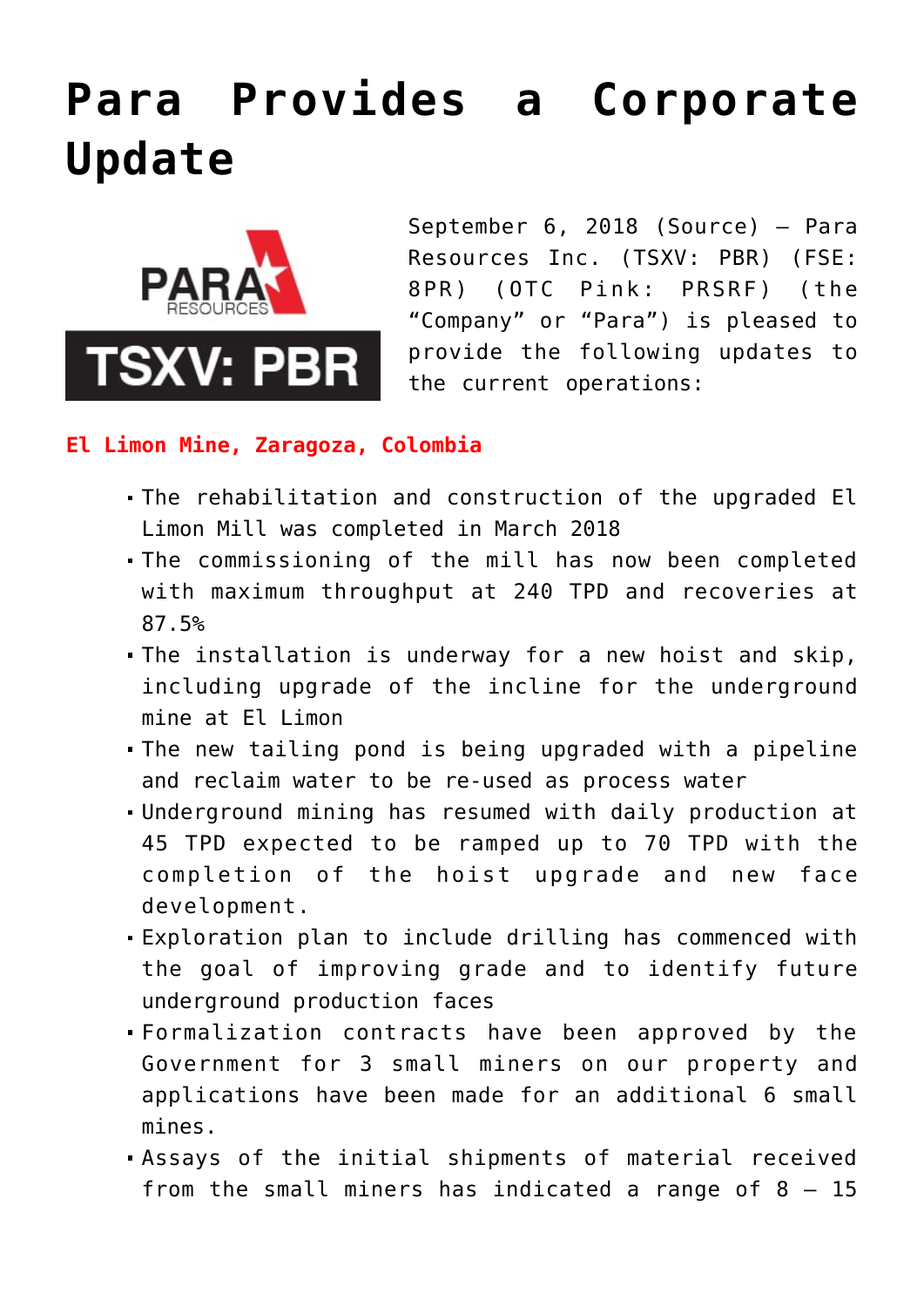gpt of gold.

- Ramping up deliveries of feed material is management's priority with a goal of processing 200 TPD by year-end.
- During the ramp-up period, through-put has been low due to renovations underground and a slow start to deliveries from small miners as they improve their infrastructure.
- Average throughput has been 35.8 TPD between June and August with the majority of the feed coming from El Limon
- Small miner deliveries are expected to increase to 125 TPD by year-end and material mined from El Limon to increase to 70 TPD now that the new hoist is in place.
- Gold production was 148.7 ounces in June with average throughput of 26.4 TPD, in July production was 147.7 ounces with average throughput of 33.8 TPD and August production was 125.4 ounces with throughput of 42.7 TPD.
- Cash flow break even at \$1200 gold is between 260 and 300 ounces per month that is expected to be attained once small miner deliveries ramp up in the coming months.

Ian Harris, Para's President states, "With the satisfaction of the performance criteria of the El Limon plant, we are concentrating on increasing the feed to the mill. We believe break-even cash flow will be achieved with only production from El Limon. Increasing deliveries from the formalized small miners on our concession package will be accretive creating a solid base from which to increase profitability."

## **Gold Road Mine, Oatman Arizona**

- Para closed a USD \$14.45 million financing for Gold Road at the beginning of August 2018
- The use of proceeds:
	- US \$5.1 million to retire the secured vendor's note (from the original purchase of Gold Road)
	- US \$5.7 million to re-start the mine and mill as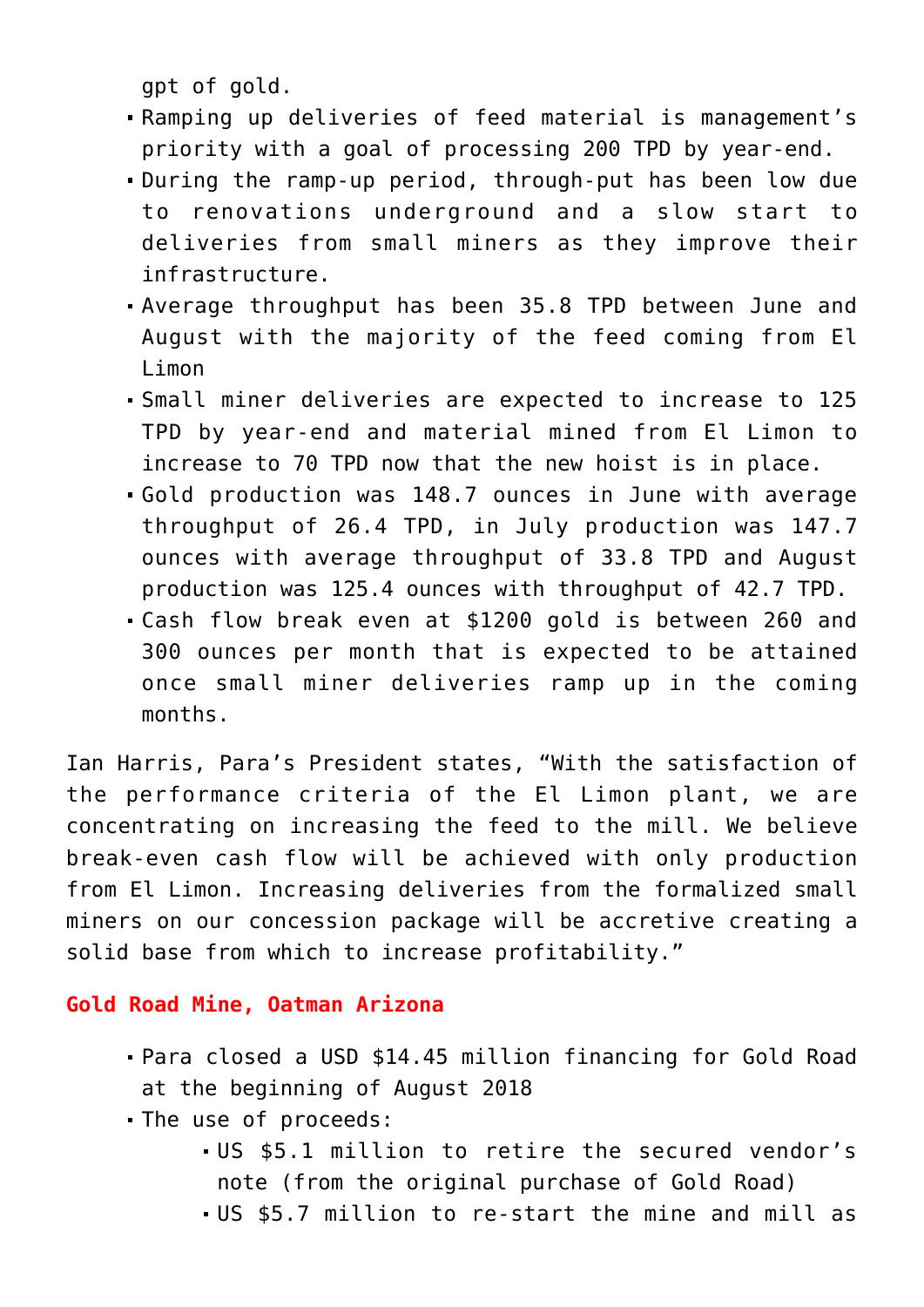per the 43-101 PEA

- US \$650,000 in deal costs and fees
- US \$3 million in working capital
- In June, RFP's were sent out to qualified contract miners and proposals were received from 5 bidders on August  $15<sup>th</sup>$ , 2018
- A short list of the 3 top bidders has been selected and negotiations to finalize contracts are underway
- Contracts are expected to be signed and in place by the end of September
- Mobilization will take 30 60 days
- Production is expected to commence in Q4 2018 at 250 TPD, ramping up to 500 TPD by the end of Q2 2019
- We have hired Kenneth Kins, a mining engineer with extensive experience mining narrow-vein, high grade narrow-vein high-grade veins underground, as General Manager of Gold Road Mine. Mr. Kins has management, operations and engineering experience, including 8 years as Mine Manager of Coeur Mining's Kensington Mine in Alaska. He is working with the existing team to build out the production, technical and management team.
- Long-lead capital items and first fills have been ordered

Mr. Harris, further states, "We are very pleased to have been able to attract a top tier mining executive in Ken Kins as General Manager of the Gold Road Mine. The addition of Ken positions Para with a proven, accomplished and experienced leader and mine manager. Ken is building his team from the ample pool of talented and experienced mining professionals in the Oatman District. We are assessing multiple proposals for contract mining that are consistent with the economics presented in our PEA. We have a well-defined schedule to restart the Gold Road mine and to begin the exploration and development of the historically prolific Oatman gold district."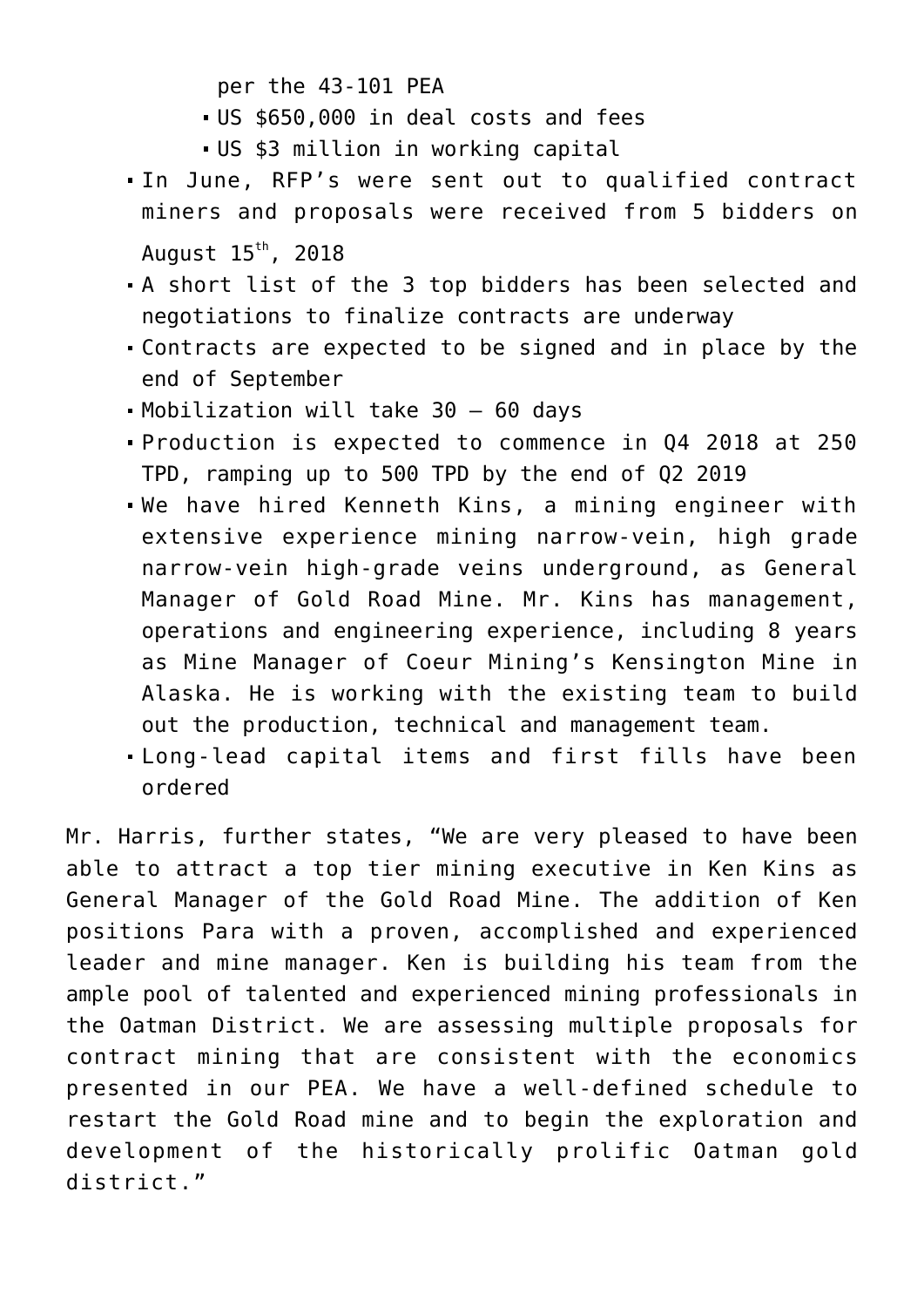Paulo J. Andrade, BSc Senior Geologist, VP Exploration for Para Resources is the Qualified Person, who is responsible for the technical information contained in this news release.

#### **ABOUT PARA RESOURCES:**

Para is a junior producing gold mining company. Para owns approximately 80% of the El Limon project in Colombia, which, in addition to its current underground operation, is purchasing mineralized rock mined by small artisanal miners working on the Company's property. The El Limon and OTU properties also have exploration and development upside. The Company also owns 88% of the Gold Road Mine in the Oatman District of Arizona. RPM Global recently produced a NI 43-101 Technical Report and PEA, establishing a Mineral Resource estimate and a good economic outlook for the Gold Road Mine. Production at Gold Road is expected to commence in Q4 2018. Para will continue to take advantage of current market conditions to acquire and develop additional highly economic, near-term production assets that have strong exploration and development upside.

## **Cautionary Notes:**

This press release contains forward-looking information under Canadian securities legislation. Forward-looking information. Generally, forward-looking statements can be identified by the use of forward-looking terminology such as "plans", "expects" or "does not expect", "is expected", "budget", "scheduled", "estimates", "forecasts", "intends", "anticipates" or "does not anticipate", or "believes", or variations of such words and phrases or statements that certain actions, events or results "may", "could", "would", "might" or "will be taken", "occur" or "be achieved". All information contained in this news release, other than statements of current and historical fact, is forward looking information. Forward-looking statements are subject to known and unknown risks, uncertainties and other factors that may cause the actual